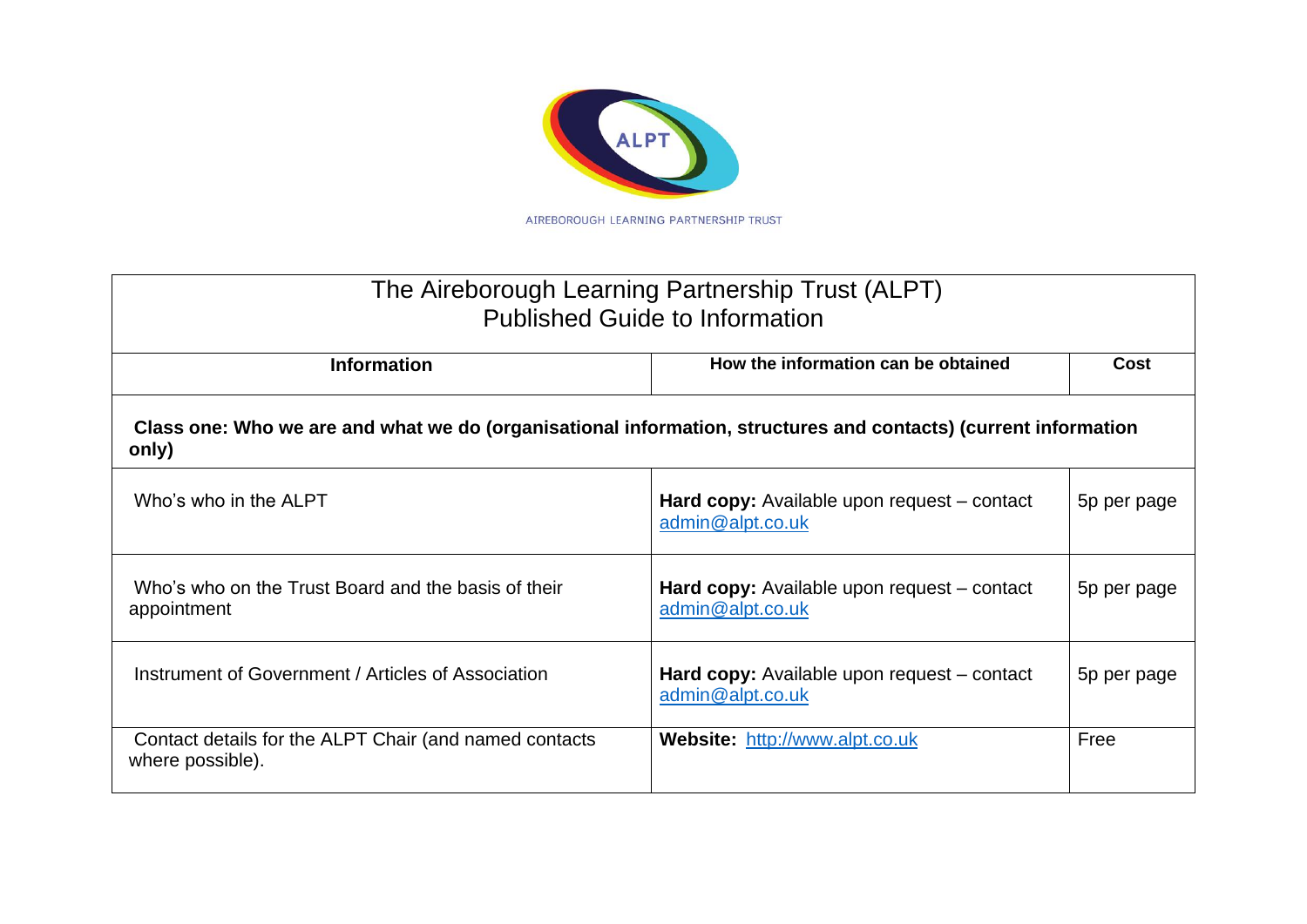

|                                                                                                                                                                                                                                 | Hard copy: Available upon request – contact<br>admin@alpt.co.uk        | 5p per page |
|---------------------------------------------------------------------------------------------------------------------------------------------------------------------------------------------------------------------------------|------------------------------------------------------------------------|-------------|
| <b>Staffing structure</b>                                                                                                                                                                                                       | Hard copy: Available upon request – contact<br>admin@alpt.co.uk        | 5p per page |
| School session times and term dates                                                                                                                                                                                             | <b>Hard copy:</b> Available upon request – contact<br>admin@alpt.co.uk | 5p per page |
| Address of school and contact details, including email                                                                                                                                                                          | Website: http://www.alpt.co.uk                                         | Free        |
| address                                                                                                                                                                                                                         | Hard copy: Available upon request – contact<br>admin@alpt.co.uk        | 5p per page |
| Class two: what we spend and how we spend it (financial information relating to projected and actual income and<br>expenditure, procurement, contracts and financial audit) (current and previous financial year, as a minimum) |                                                                        |             |
| Annual budget plan and financial statements                                                                                                                                                                                     | Website: http://www.alpt.co.uk                                         | 5p per page |
|                                                                                                                                                                                                                                 | Hard copy: Available upon request – contact<br>admin@alpt.co.uk        |             |
| Capital funding                                                                                                                                                                                                                 | Hard copy: Available upon request – contact<br>admin@alpt.co.uk        | 5p per page |
| Financial audit reports                                                                                                                                                                                                         | Hard copy: Available upon request – contact<br>admin@alpt.co.uk        | 5p per page |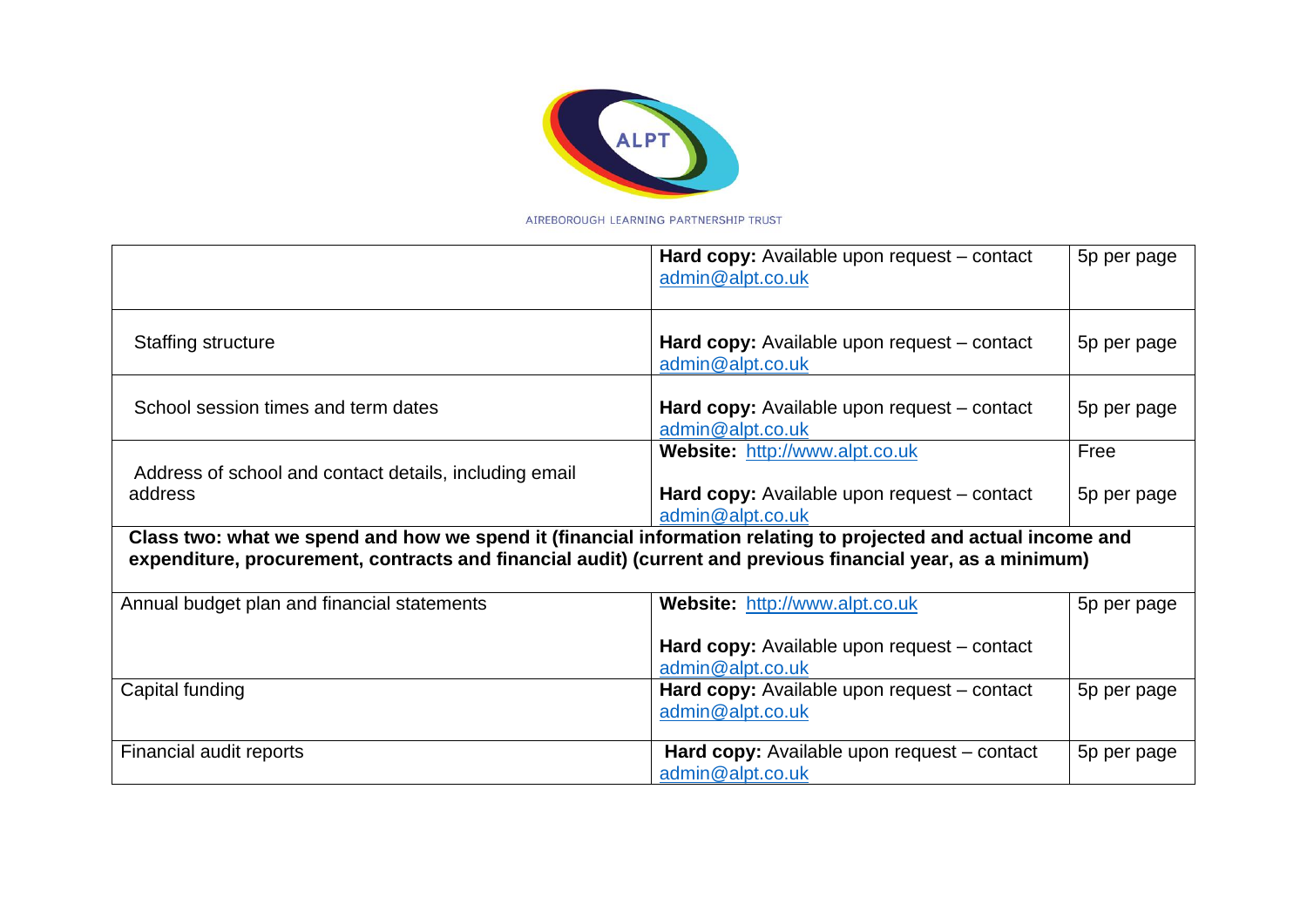

| Details of expenditure items over £2000 – published at least<br>annually but at a more frequent quarterly or six-monthly interval<br>where practical                                                                                                      | Hard copy: Available upon request - contact<br>admin@alpt.co.uk        | 5p per page |
|-----------------------------------------------------------------------------------------------------------------------------------------------------------------------------------------------------------------------------------------------------------|------------------------------------------------------------------------|-------------|
| Procurement and contracts the ALPT has entered into, or<br>information relating to / a link to information held by an<br>organisation which has done so on its behalf (for example, a<br>local authority)                                                 | <b>Hard copy:</b> Available upon request – contact<br>admin@alpt.co.uk | 5p per page |
| Pay policy                                                                                                                                                                                                                                                | Hard copy: Available upon request - contact<br>admin@alpt.co.uk        | 5p per page |
| Staff allowances and expenses that can be incurred or<br>claimed, with totals paid to individual senior staff members<br>(Senior Leadership Team or equivalent, whose basic actual<br>salary is at least £60,000 per annum) by reference to<br>categories | Hard copy: Available upon request - contact<br>admin@alpt.co.uk        | 5p per page |
| Staffing, pay and grading structure. As a minimum the pay<br>information should include salaries for senior staff (Senior<br>Leadership Team or equivalent as above) in bands of £10,000;<br>for more junior posts, by salary range.                      | Hard copy: Available upon request – contact<br>admin@alpt.co.uk        | 5p per page |
| Trustees' allowances that can be incurred or claimed, and a<br>record of total payments made to individuals.                                                                                                                                              | Hard copy: Available upon request - contact<br>admin@alpt.co.uk        | 5p per page |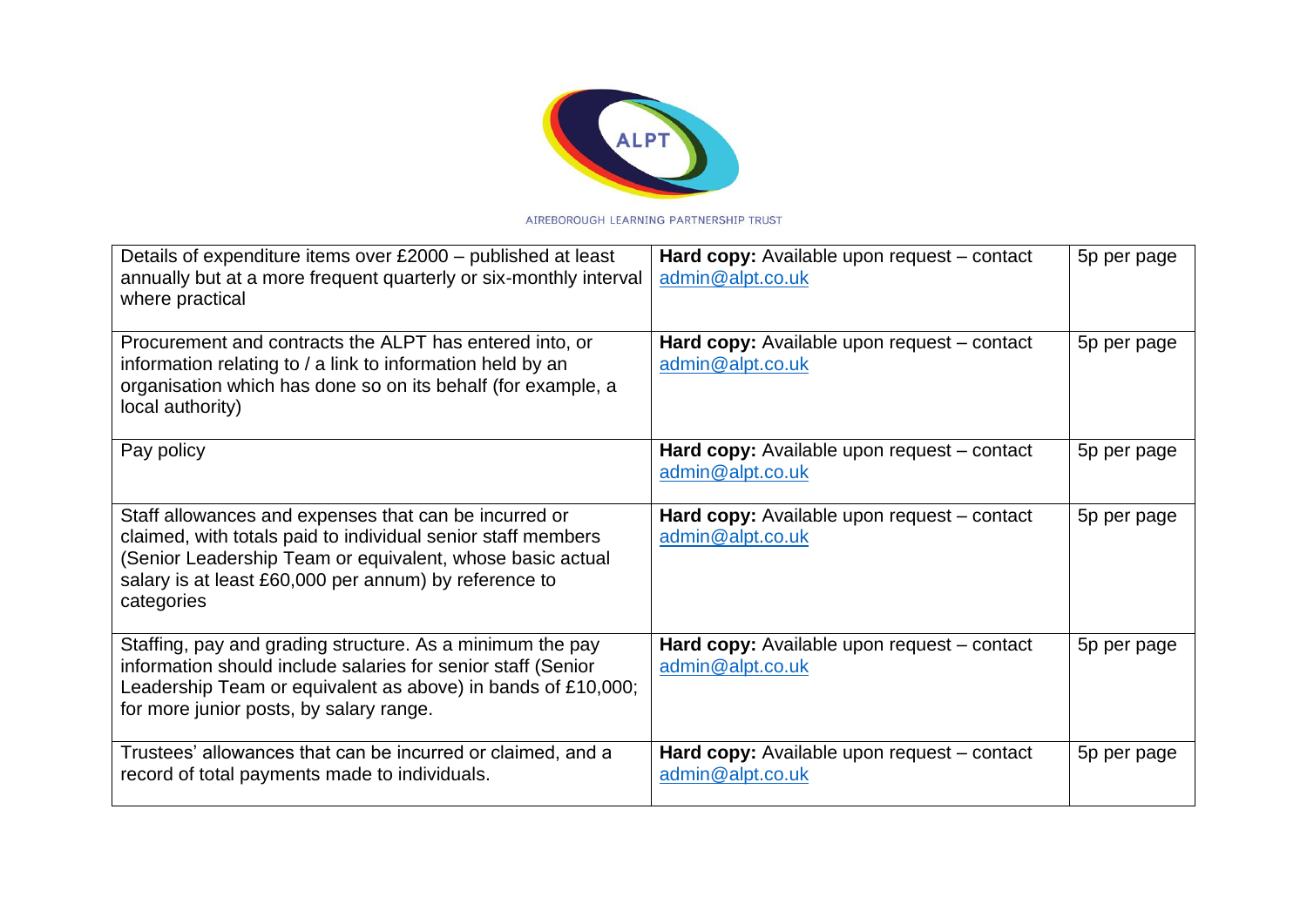

| Class three: what our priorities are and how we are doing (strategies and plans, performance indicators, audits,<br>inspections and reviews) (current information, as a minimum) |                                                                        |             |  |
|----------------------------------------------------------------------------------------------------------------------------------------------------------------------------------|------------------------------------------------------------------------|-------------|--|
| Vision statement (if any)                                                                                                                                                        | Website: http://www.alpt.co.uk                                         | Free        |  |
|                                                                                                                                                                                  | Hard copy: Available upon request – contact<br>admin@alpt.co.uk        | 5p per page |  |
| Performance management policy and procedures adopted by<br>the governing body (if any)                                                                                           | Hard copy: Available upon request - contact<br>admin@alpt.co.uk        | 5p per page |  |
| The ALPT's future plans; for example, proposals for and any<br>consultation on the future, such as a change in status.                                                           | Hard copy: Available upon request – contact<br>admin@alpt.co.uk        | 5p per page |  |
| Safeguarding and child protection (refer to partner school<br>policies                                                                                                           | Refer to partnership schools' websites                                 |             |  |
| Class four: how we make decisions (decision making processes and records of decisions) (current and previous three<br>years, as a minimum)                                       |                                                                        |             |  |
| Agendas and minutes of meetings of the Trust and its<br>committees (N.B. this will exclude information that is properly<br>regarded as private to the meetings)                  | <b>Hard copy:</b> Available upon request – contact<br>admin@alpt.co.uk | 5p per page |  |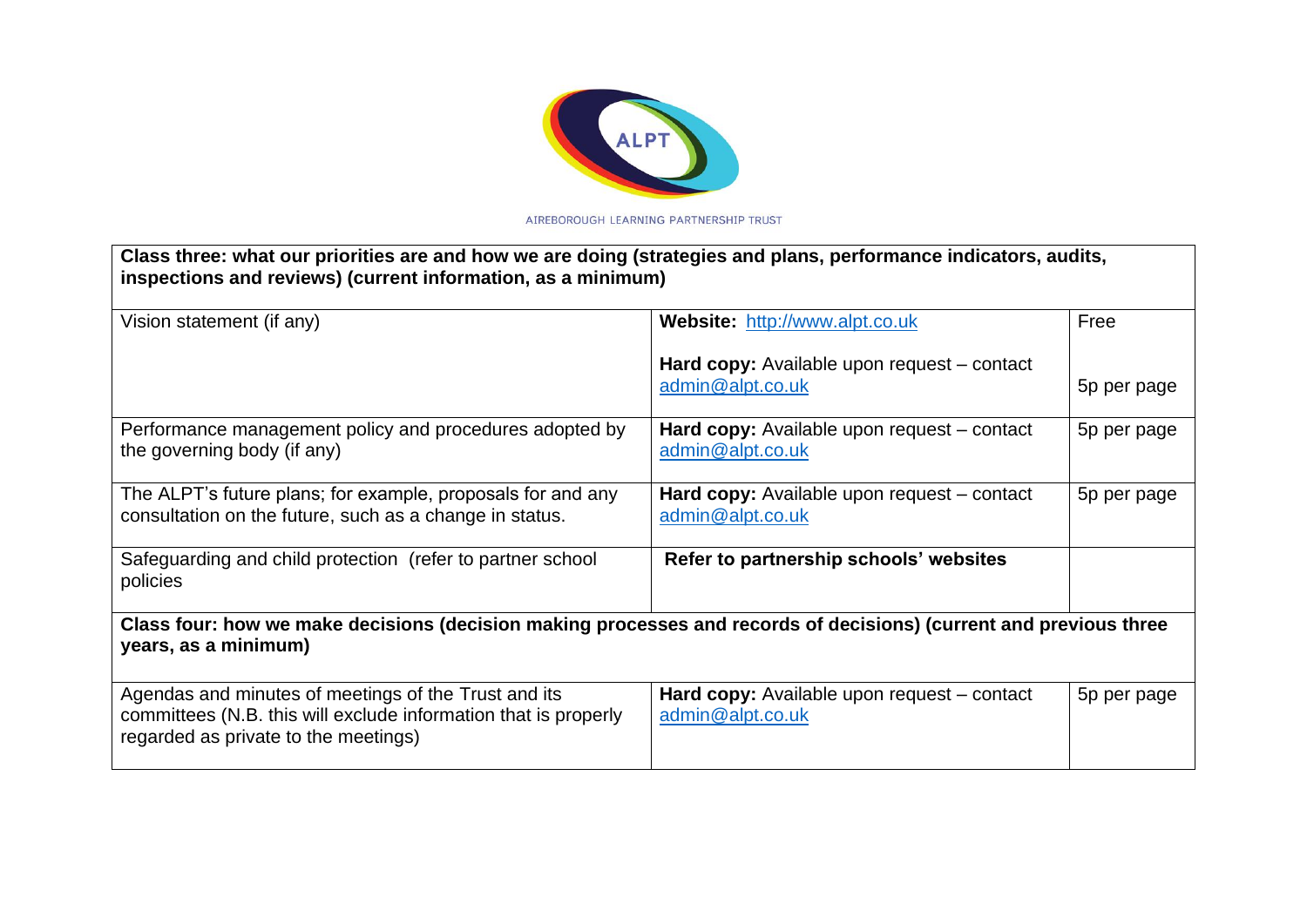

| Class five: any policies and procedures (current written protocols, policies and procedures for delivering our services<br>and responsibilities) (current information only). These will include policies and procedures for handling information<br>requests) |                                                                   |             |  |
|---------------------------------------------------------------------------------------------------------------------------------------------------------------------------------------------------------------------------------------------------------------|-------------------------------------------------------------------|-------------|--|
| Records management and personal data policies, including:<br>• information security policies<br>records retention, destruction and archive policies<br>data protection (including information sharing<br>policies)                                            | Hard copy: Available upon request – contact<br>admin@alpt.co.uk   | 5p per page |  |
| Class six: lists and registers (currently maintained lists and registers only).                                                                                                                                                                               |                                                                   |             |  |
| Asset register                                                                                                                                                                                                                                                | Inspection only – contact admin@alpt.co.uk                        | Free        |  |
| Any information the ALPT is currently legally required to hold in<br>publicly available registers                                                                                                                                                             | Inspection only – contact $\underline{\text{admin}} @$ alpt.co.uk | Free        |  |
| Class seven: the services we offer (information about the services we offer, including leaflets, guidance and newsletters<br>produced for the public and businesses) (current information only)                                                               |                                                                   |             |  |
| Community activities provided by ALPT                                                                                                                                                                                                                         | Website: http://www.alpt.co.uk                                    | Free        |  |
|                                                                                                                                                                                                                                                               | Hard copy: Available upon request – contact<br>admin@alpt.co.uk   | 5p per page |  |